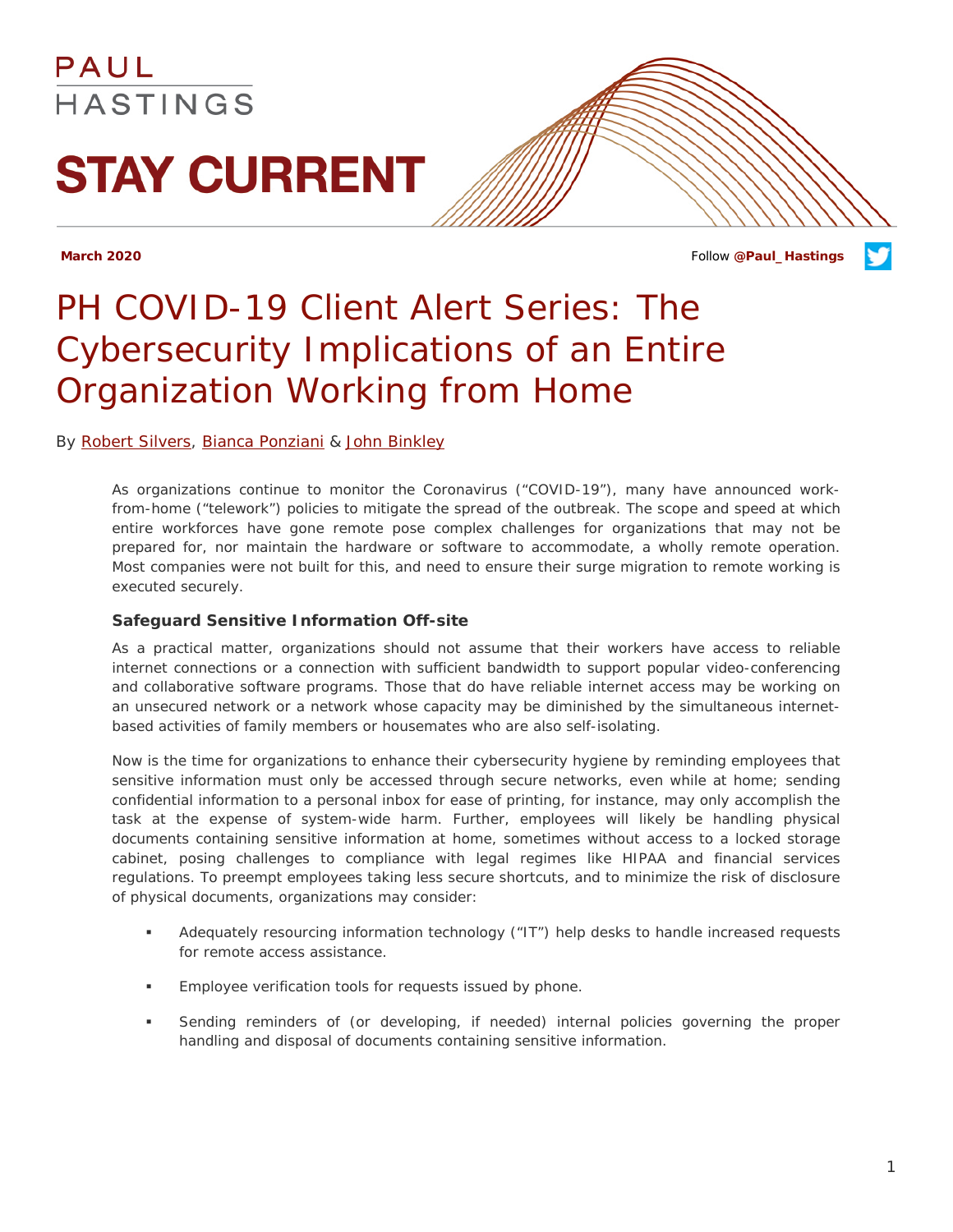- 
- Teaching workers how to secure their home Wi-Fi network and how to identify an unsafe Wi-Fi network or a network that may not be configured correctly.
- Providing organization-owned and managed equipment with proper endpoint protection and virtual private network ("VPN") software, for those working remotely.
- **If personal devices must be used, provide remote workers with free access to endpoint** protection, VPN, and approved communication systems to provide some level of validation and assurance of security.
- Maximize the use of organization-managed cloud services delivered through browsers such as Office 365, Google Docs, Microsoft Teams, Slack, etc.

#### **Expect Cybercrime Exploiting the COVID-19 Pandemic**

Unfortunately, yet as expected, cybercrime has escalated very quickly to exploit the understandable fear surrounding COVID-19, as we reported [here.](https://www.paulhastings.com/publications-items/details/?id=7814e26e-2334-6428-811c-ff00004cbded) There are widespread reports of phishing emails disguised as alerts sent by the U.S. Centers for Disease Control and Prevention and the World Health Organization, tailored to recipients' locations. In one instance, a cybercriminal capitalized on the COVID-19 outbreak by using pandemic-specific messaging to cause predominantly Japan-based recipients to download malware that appeared to have been sent by a provincial health authority.

Organizations should recurrently educate their workforce on techniques to identify suspicious correspondence, including on social media platforms, which are intended to install malware or illegitimately obtain employee usernames and passwords. To this end, proactive steps include:

- Requiring employee training on the signs of a phishing campaign, such as "lookalike domains" (e.g., the letter "i" may be replaced with the digit "1"), spelling errors, and unfamiliar senders.
- Announcing any increased rate of cyber or phishing attacks to keep the risk top of mind.
- Circulating internal COVID-19 alerts using one consistent layout without links or attachments, which will make it easier to spot phishing attempts that do not conform to the organization's alert format.
- The use of multi-factor authentication to access software programs and devices can help protect against the impacts of login credentials stolen through phishing.
- Circulating a best practices document for company devices (e.g. strong passwords), bring your own device ("BYOD") programs (especially relevant to organizations that do not have a sufficient number of company devices to issue to each employee), and the use of mobile devices for professional purposes.
- Provide remote users using personal equipment free access to endpoint protection software that includes features such as antimalware software, application whitelisting, host-based firewall, and host-based intrusion detection and prevention systems.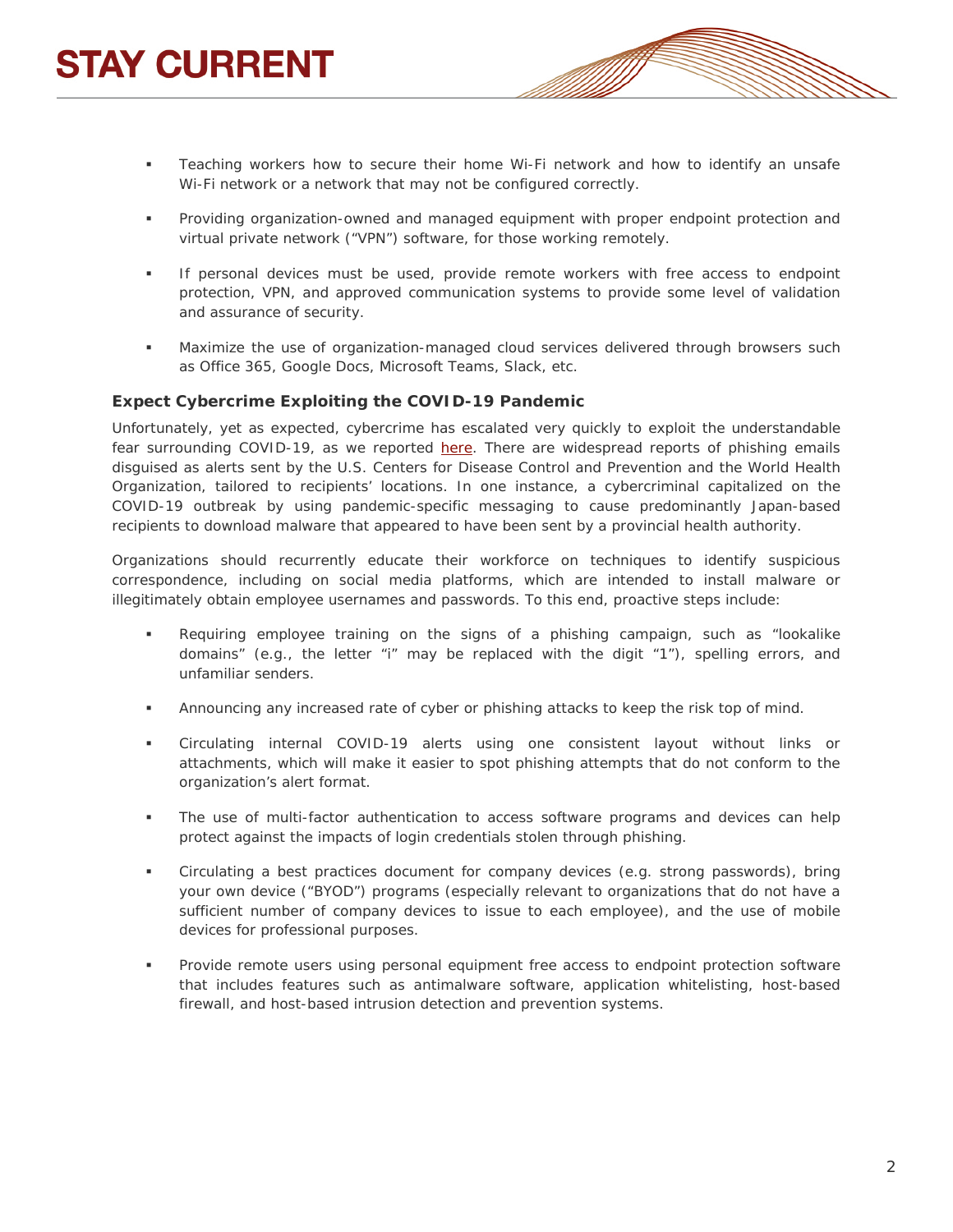

#### **Shore up IT Systems Ahead of a Cyber-incident**

To comply with the wide variety of regulatory regimes that impose security standards, corporate information security teams, must take fast action to fortify the company's infrastructure. This applies to consumer-facing businesses subject, for example, to the Federal Trade Commission Act or the California Consumer Privacy Act, both of which require companies to maintain reasonable security controls. In addition, certain regulators have directed companies to develop a business continuity plan to respond to the disruptions expected from COVID-19. The New York State Department of Financial Services ("DFS"), for instance, issued *guidance* for institutions to put in place and submit to DFS "preparedness plans to address operational risk posed by" COVID-19, to include cybersecurity, that reflect the institution's relative size, complexity, and activities. The guidance states expressly that boards of directors and senior management are responsible, respectively, for allocating sufficient resources to implement and putting in place effective procedures to execute such plans.

A preparedness plan to protect remote accessibility will generally include at least the following components:

- Regular updates to both VPN and remote desktop systems with the latest software and security patches.
- Tests to ensure enterprise VPN and remote desktop systems can handle an entire workforce, and selecting alternatives to accommodate excess demand that do not compromise IT security.
- Revisiting crisis management and incident response plans to identify whether the plan can be executed by a remote workforce. Key personnel may be off-site or unavailable for the duration of the outbreak. Companies should test, through tabletop exercise simulations, whether they are prepared to respond to a serious incident on that basis.
- Opening lines of communication with cybersecurity vendors to address any foreseen impacts of COVID-19 on their ability to provide critical support in the event of a cybersecurity incident.

#### **Staying Informed and Complying with Applicable Laws**

Tools that organizations can use to stay current on cyber-related threats include subscriptions to, for example, the U.S. Cybersecurity and Infrastructure Security Agency ("CISA") [alert service,](https://www.us-cert.gov/ncas/alerts) guidance from information sharing and analysis sectors that cover your company's industry sector, and threat intelligence feeds from cybersecurity companies.

As discussions related to personal health continue to take place during this outbreak, particularly between employees and employers, organizations must ensure that communications involving employee protected health information is handled pursuant to applicable privacy laws as we described in further detail [here.](https://www.paulhastings.com/publications-items/details/?id=7814e26e-2334-6428-811c-ff00004cbded)

It is unclear when we will all be back in the office. We need to secure the new working environment we will all be operating in for the foreseeable future; regulators are expecting it, and hackers are only accelerating their efforts to take advantage.

 $\Leftrightarrow$   $\Leftrightarrow$   $\Leftrightarrow$